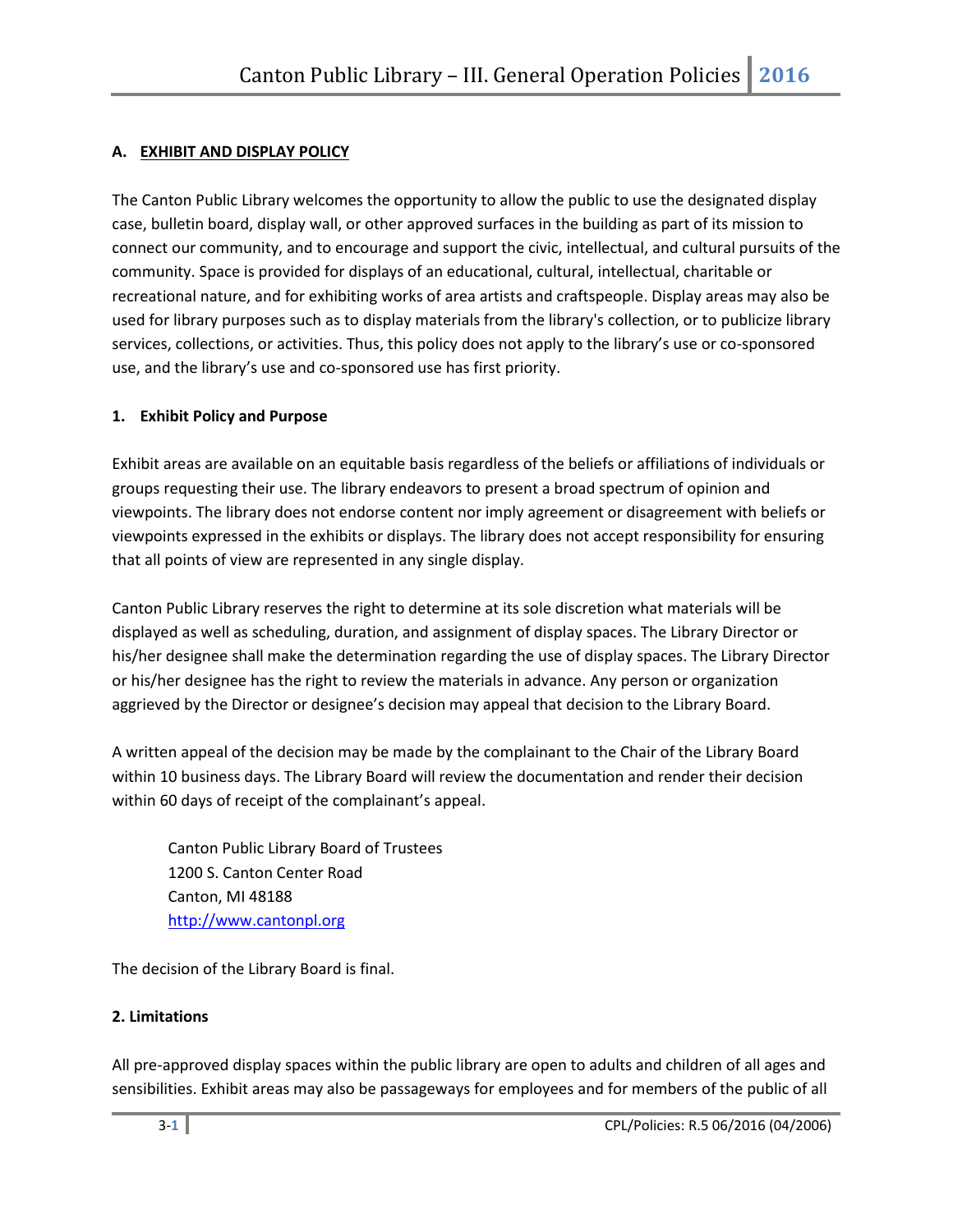ages to reach some library services. Therefore, displays should be appropriate in scale, material, form and content for the library environment. For example, the library shall not permit any material that is obscene or contains child pornography. In general, the library does not accept exhibits or displays of a purely commercial nature, unless they have a special educational, informational, or cultural value to the community. Materials that would be in violation of the Michigan Campaign Finance Act may not be displayed. The library does not accept any material being offered for sale to the public unless the proceeds directly benefit the library. The library reserves the right to remove any item from an exhibition or display on the above grounds or if the exhibition is a possible safety hazard, is too large for the display space, creates a maintenance problem, exceeds acceptable noise and light levels, interferes with the public service or other activities in adjacent library areas or has been displayed without authorization. If the exhibit contains elements that may be of concern under this policy, the exhibitor should discuss it with the Library Director or his/her designee in advance of the installation date.

# **3. Exhibit Display Case Guidelines**

- The exhibit display case must be reserved in advance.
- The Library Director or his/her designee has the exclusive authority to determine in which space any particular exhibit will be displayed.
- All materials are displayed at the exhibitor's own risk. The library is not responsible for any damage, defacement or removal of the exhibitor's material.
- A notice is to be posted within or on the display case stating that the material within the display case is the presentation of the individual or organization named in the display. The library does not advocate or endorse the viewpoints of exhibits and exhibitors.
- The exhibitor may be identified by name within the display.
- The exhibitor is responsible for installing and labeling the exhibit on the agreed upon date.
- All displays/exhibits must be set up and removed with as little interference as possible to the daily operations of the library. Once the exhibit is installed, changes may be made only with library approval.
- The exhibitor shall remove the exhibit promptly at the end of the scheduled two (2) week period. Displays will be considered for exhibit for longer than two weeks with written approval of the Library Director or his/her designee.
- The library has the right to remove exhibit materials if they aren't picked up by the agreed upon date. Exhibit materials may be disposed of if not claimed within 30 days.
- The exhibit areas are open to the public only during the regular open hours of the library unless by special arrangement.
- No fees are charged for display spaces. Groups using display spaces may not charge an admission fee or request donations.
- The library shall not be responsible for handling any money from the sale of items displayed. Exhibitors who desire to sell items shall include as part of their displays information on how to purchase items. Any items sold during a display period shall remain on display until all items are scheduled to be removed.